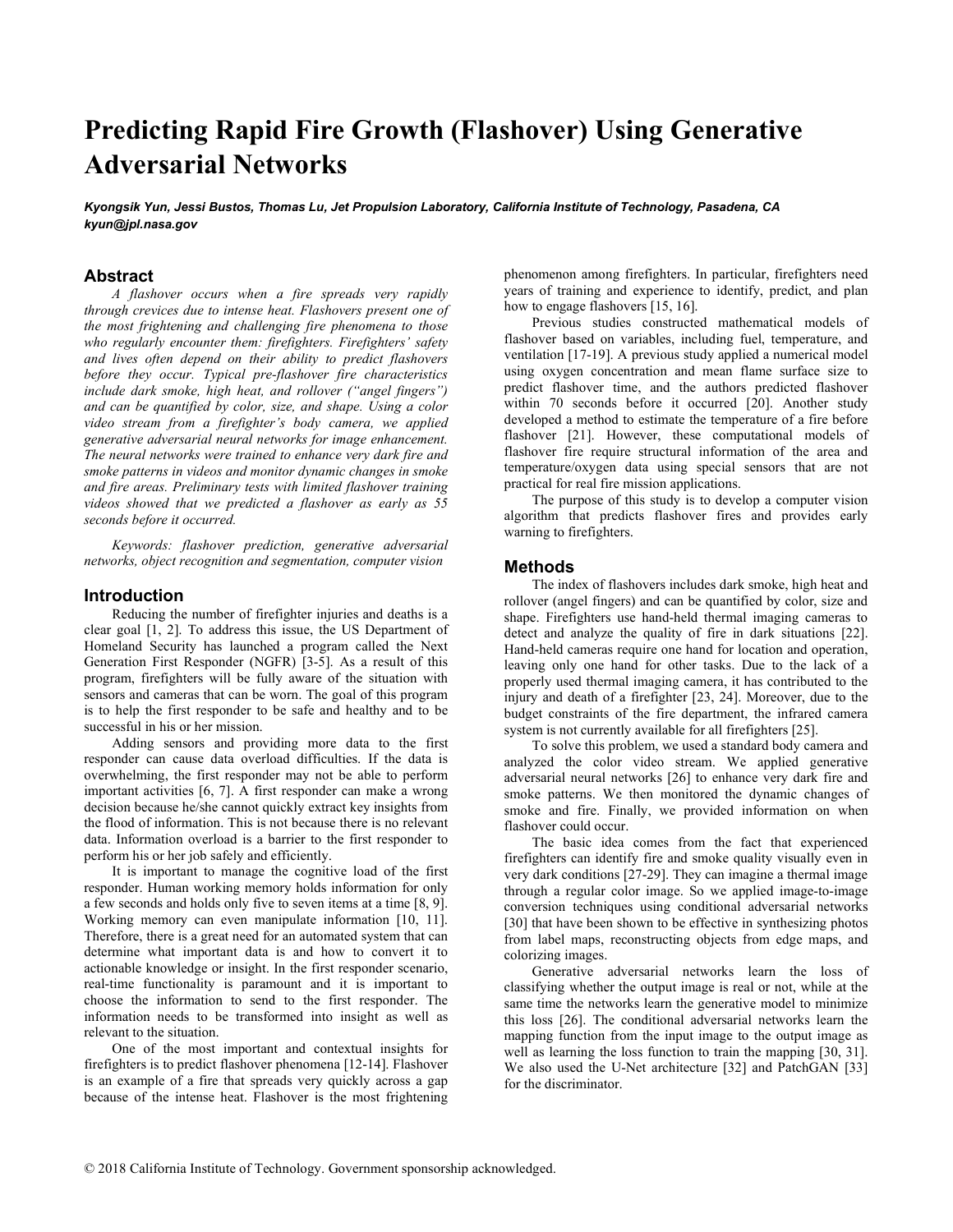### Training and testing data

Conditional adversarial network training requires a thermal image (input) that matches a regular color image (output). The network maps the input image to the output image.

Flashover training videos were provided by Lewisville Fire Department and Texas State Fire Marshal's Office. These videos show the fire generation and evolution through flashover at an early stage using the burn pod made by the department. The video includes both a regular video camera and a thermal camera view that can be seen by firefighters. A total of 40 frames of regular and thermal image pairs were used in this preliminary study (30 images for training, 10 images for the test).

#### Post-processing

We calculated the number of pixels in the red, green, and blue channels. The yellow channel is defined as the average of the red and green channels. Red is 300-500°F, yellow is 200- $300^{\circ}$ F, green is  $100{\text -}200^{\circ}$ F, and blue is 0-100 $^{\circ}$ F depending on the temperature representation of the infrared camera. This drew the time variation of the number of pixels in each channel.

#### Results



Figure 1. Representative images of transformation from the visual to the thermal images using generative adversarial networks.

In the test of the generative network, ten images were used as inputs from the beginning of the fire to the flashover transition (0-200 seconds). The output image was then created (Figure 1). During the early stages of the fire, the general structure of the objects (tables and sofas) and mild smoke were identified (Figure 1A). Even in very dark environments, the network successfully generated hot smoke from the input image (Figure 1B). In a flashover situation, a high heat was calculated and the table object was still identified (Figure 1C).

The output images were further analyzed by counting pixels of each thermal component (red, yellow, green, blue) and then their temporal changes were plotted (Figure 2). Based on the temporal changes of high temperature components (300-  $500^{\circ}$ F and  $200$ - $300^{\circ}$ F), we predicted a flashover as early as 55 seconds before it occurred.



Figure 2. Size of smoke and flame over time. Based on the rate of changes in smoke and flame size, flashover fire was predicted as early as 55 seconds before it occurred.

## **Discussion**

In this study, we showed that regular body camera images can be transformed and enhanced to represent thermal information, and this technique can be used to predict flashover 55 seconds before it occurs. In order to fully understand the process of image enhancement from the regular visual image to the thermal image, we visualized the transformed intermediate results in each latent space of the networks (Figure 3). In the early part of the space, representative features (i.e., fire and smoke) were improved. In the deeper part of the space, fire and smoke were further subdivided by the estimated temperature. Then representative objects (i.e., tables and sofas) were detected. As a result, thermal information and representative objects of fire and smoke were reconstructed in the final output image. Visualization of the hidden layers of neural networks is particularly useful for understanding the internal dynamics of the whole process, which has often been considered a black box [34, 35].

Conditional adversarial networks have shown good results in small datasets (fewer than 100 samples) [30]. The advantage of a small dataset is the speed of training. The results of this study were generated based on less than 2 hours of training on a single NVIDIA GTX1080 GPU. Because the test output image transformation takes less than 100 milliseconds, this study can be applied as a real-world solution for the first responder to integrate into augmented reality glasses to provide improved insight.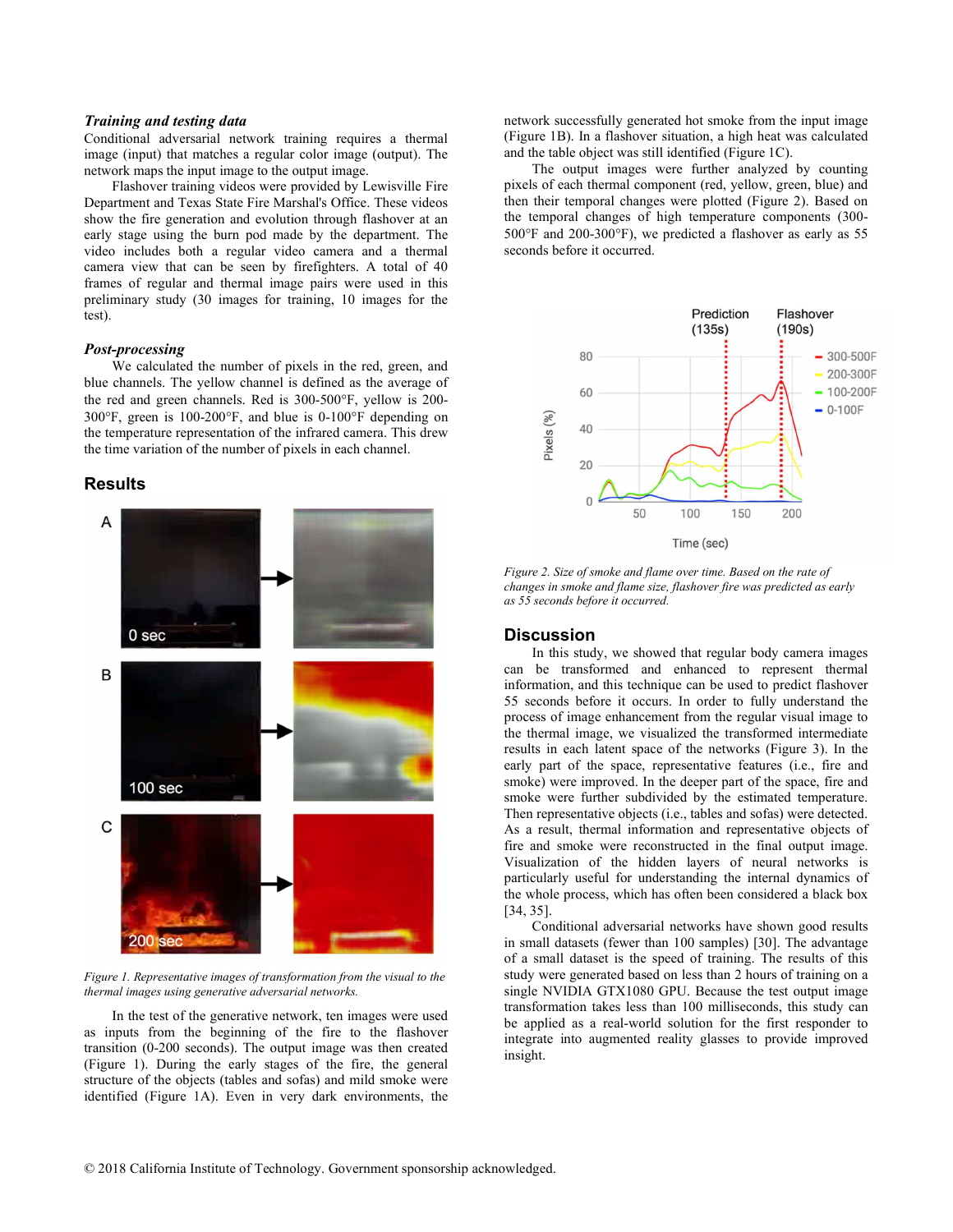

Figure 3. Representative latent-space visualizations of the generative adversarial networks for image enhancement

A recent study presented a thermal camera system integrated into a firefighter helmet equipped with an OLED display [36]. Our proposed algorithm can also be applied to predict flashover by automatically analyzing thermal images and quantifying the time changes of thermal content of smoke and fire. We can also use the same technique to reconstruct the occluded objects to augment the vision for firefighters. As for information overload, a high level of information (i.e., flashover timing prediction) can be provided to firefighters without overlaying the heat/occluded information on the display. This is best not to disturb the firefighter's view, but still provides the most important information.

## Acknowledgment

The research was carried out at the Jet Propulsion Laboratory, California Institute of Technology, under a contract with the National Aeronautics and Space Administration. The research was funded by the U.S. Department of Homeland Security Science and Technology Directorate Next Generation First Responders Apex Program (DHS S&T NGFR) under NASA prime contract NAS7-03001, Task Plan Number 82- 106095.

#### References

- [1] M. E. Bowyer, V. Miles, T. N. Baldwin, and T. R. Hales, "Preventing deaths and injuries of fire fighters during training exercises," 2016.
- [2] C. Butler, S. Marsh, J. W. Domitrovich, and J. Helmkamp, "Wildland firefighter deaths in the United States: A comparison of existing surveillance systems," Journal of occupational and environmental hygiene, vol. 14, no. 4, pp. 258-270, 2017.
- [3] P. Mattson, J. Merrill, T. Lustig, and W. Deso, "Synchronizing and Integrating Standards into Next Generation First Responder Personal Protective Equipment Development: An Implementation of the National Strategy for CBRNE Standards," in Performance of Protective Clothing and Equipment: 10 th Volume, Risk Reduction Through Research and Testing: ASTM International, 2016.
- R. K. Baggett and C. S. Foster, "TheFutureofHomelandSecurity Technology," Homeland Security Technologies for the 21st Century, p. 257, 2017.
- [5] T. Sanquist and B. Brisbois, "Attention and Situational Awareness in First Responder Operations," 2016.
- [6] M. Abu-Elkheir, H. S. Hassanein, and S. M. Oteafy, "Enhancing emergency response systems through leveraging crowdsensing and heterogeneous data," in Wireless Communications and Mobile Computing Conference (IWCMC), 2016 International, 2016, pp. 188-193: IEEE.
- [7] M. Cinque et al., "SECTOR: Secure Common Information Space for the Interoperability of First Responders," Procedia Computer Science, vol. 64, pp. 750-757, 2015.
- [8] J. R. Anderson, L. M. Reder, and C. Lebiere, "Working memory: Activation limitations on retrieval," Cognitive psychology, vol. 30, no. 3, pp. 221-256, 1996.
- [9] J. H. Callicott et al., "Physiological characteristics of capacity constraints in working memory as revealed by functional MRI," Cerebral cortex, vol. 9, no. 1, pp. 20-26, 1999.
- [10] E. A. Crone, C. Wendelken, S. Donohue, L. van Leijenhorst, and S. A. Bunge, "Neurocognitive development of the ability to manipulate information in working memory," Proceedings of the National Academy of Sciences, vol. 103, no. 24, pp. 9315-9320, 2006.
- [11] B. Rypma and M. D'Esposito, "The roles of prefrontal brain regions in components of working memory: effects of memory load and individual differences," Proceedings of the National Academy of Sciences, vol. 96, no. 11, pp. 6558-6563, 1999.
- [12] A. L. Ćalušić et al., "Biomarkers of mild hyperthermia related to flashover training in firefighters," Journal of thermal biology, vol. 37, no. 8, pp. 548-555, 2012.
- [13] A. Ljubičić, V. M. Varnai, B. Petrinec, and J. Macan, "Response to thermal and physical strain during flashover training in Croatian firefighters," Applied ergonomics, vol. 45, no. 3, pp. 544-549, 2014.
- [14] G. E. Gorbett, R. Hopkins, and P. Kennedy, "The current knowledge & training regarding backdraft, flashover, and other rapid fire progression phenomena," in annual meeting of the National Fire Protection Association, Boston, MA, 2007.
- [15] D. Purchase, "Fire department training and education," Chief Fire Officer's Desk Reference, pp. 167-198, 2006.